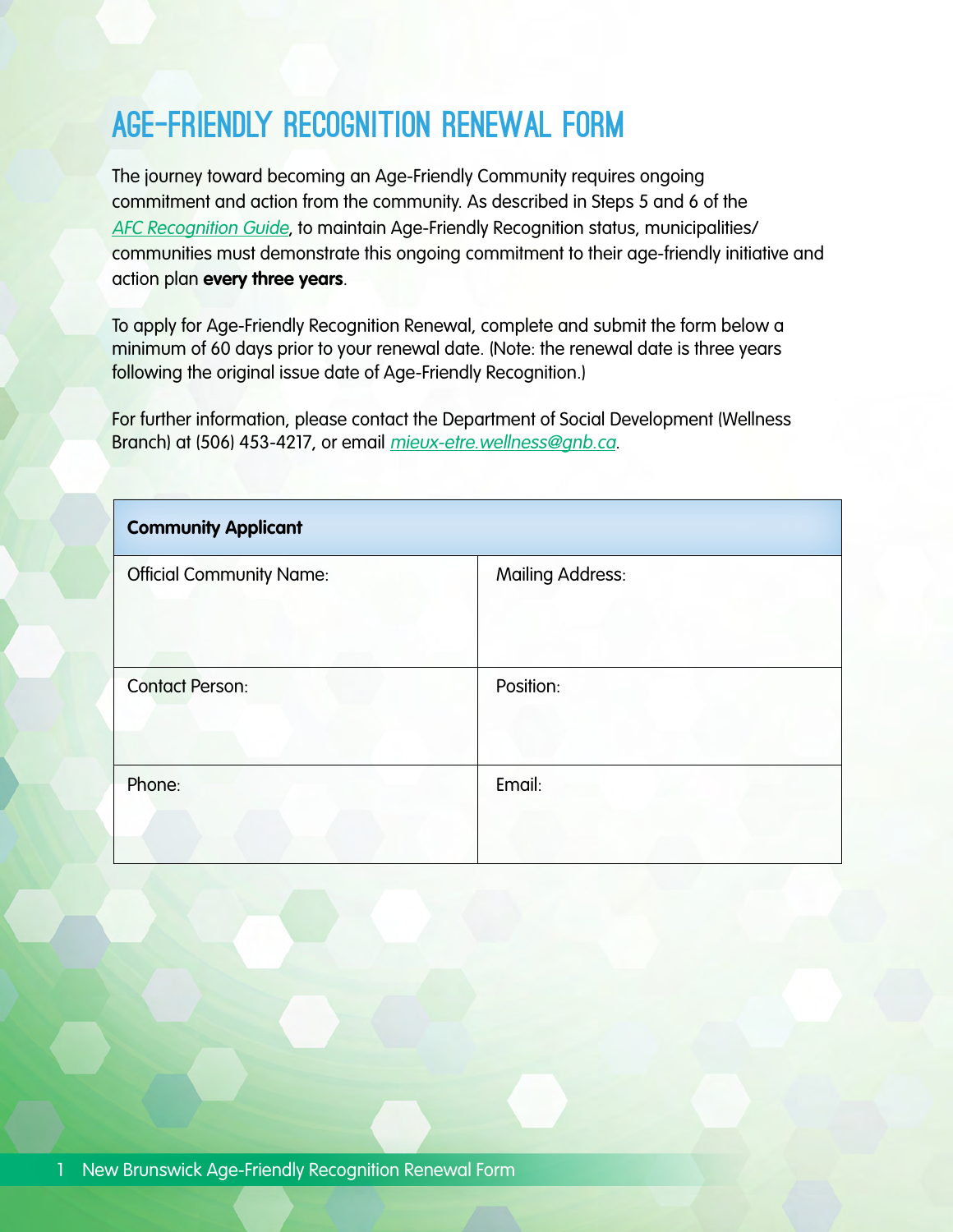| <b>Other Contact (if applicable)</b> |           |
|--------------------------------------|-----------|
| <b>Mailing Address:</b>              |           |
| <b>Contact Person:</b>               | Position: |
| Phone:                               | Email:    |

**Instructions:** Please carefully follow the guidelines below when preparing your application. Supporting documents may be required for each step. These attachments must be named in accordance with format indicated and saved in PDF format.

## **Step 5 - Demonstration of Implementation**

The applicant must demonstrate that the municipality/community continues to support and implement their age-friendly action plan. Please provide the following:

- Terms of Reference for the Age-Friendly Follow-up Committee (File name example: Terms of Reference\_AF Follow-up\_TownName\_date.pdf)
- Evidence that the follow-up committee met at minimum four times annually to monitor Age-Friendly Action Plan progress
- Evidence of continued community engagement, participation of appropriate stakeholders, intersectoral collaboration, and community partnership
- A current Age-Friendly Action Plan (File name example: AF Action Plan\_Town Name\_Date.pdf)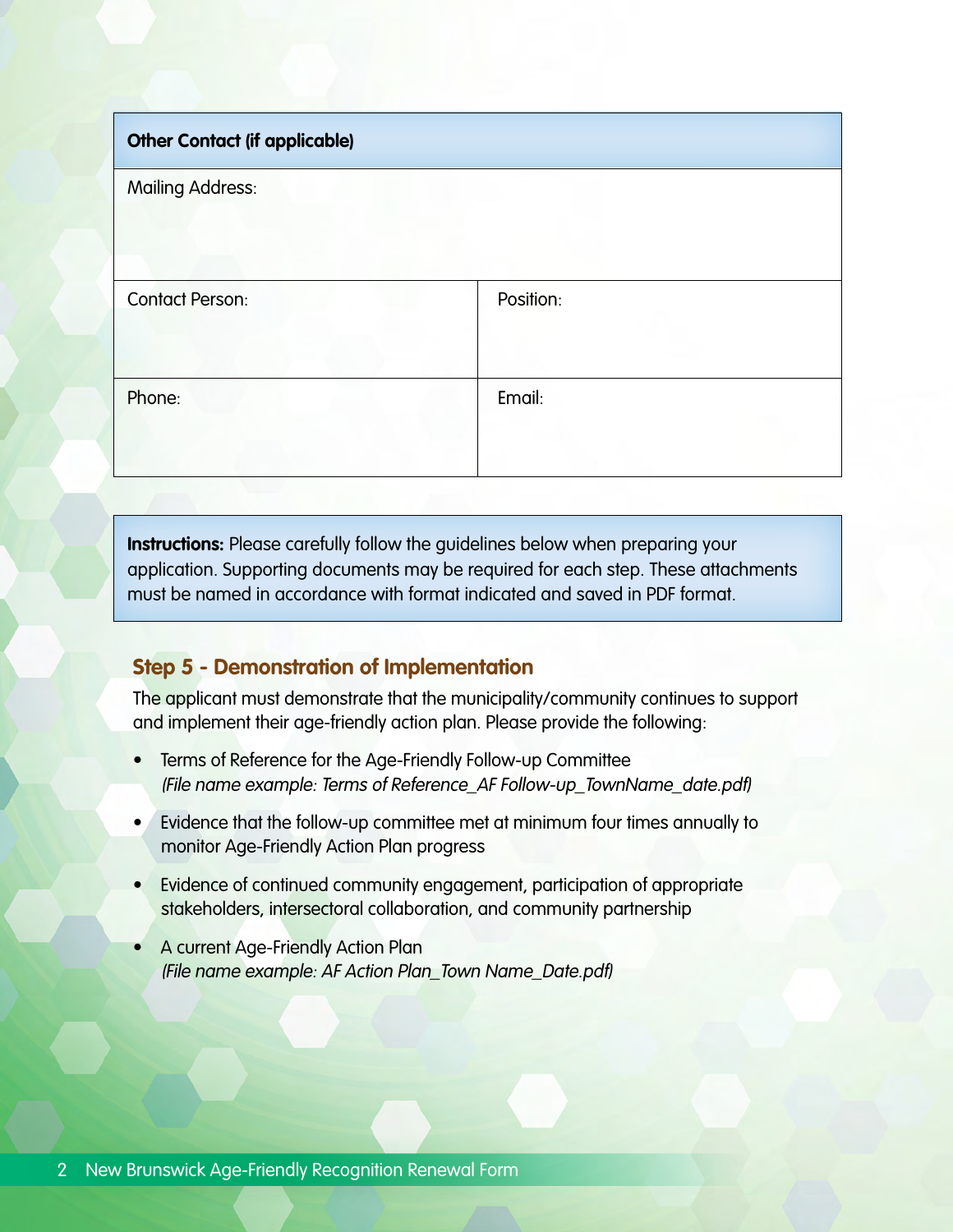### **Step 6 - Monitoring**

The applicant must demonstrate that they monitor age-friendly progress by measuring and reviewing activities, and that they report publicly on action plan outcomes. This involves both collecting data and reflective self assessment.

Please attach a copy of your Age-Friendly Status Report, named as follows:

AF\_Status Report\_Town Name\_Date.pdf (File name example: AF\_Status Report\_Town Name\_Date.pdf)

## **Checklist**

Before submitting your application, check whether it's complete! Make sure you have included the following attachments as PDFs or website links:

| Age-Friendly Follow-up Committee - Terms of Reference $\Box$ Link (URL) $\Box$ Attachment |  |                                     |
|-------------------------------------------------------------------------------------------|--|-------------------------------------|
| <b>Age-Friendly Action Plan</b>                                                           |  | $\Box$ Link (URL) $\Box$ Attachment |
| <b>Age-Friendly Status Report</b>                                                         |  | $\Box$ Link (URL) $\Box$ Attachment |
| <b>Supporting Documentation</b>                                                           |  | $\Box$ Link (URL) $\Box$ Attachment |
|                                                                                           |  |                                     |